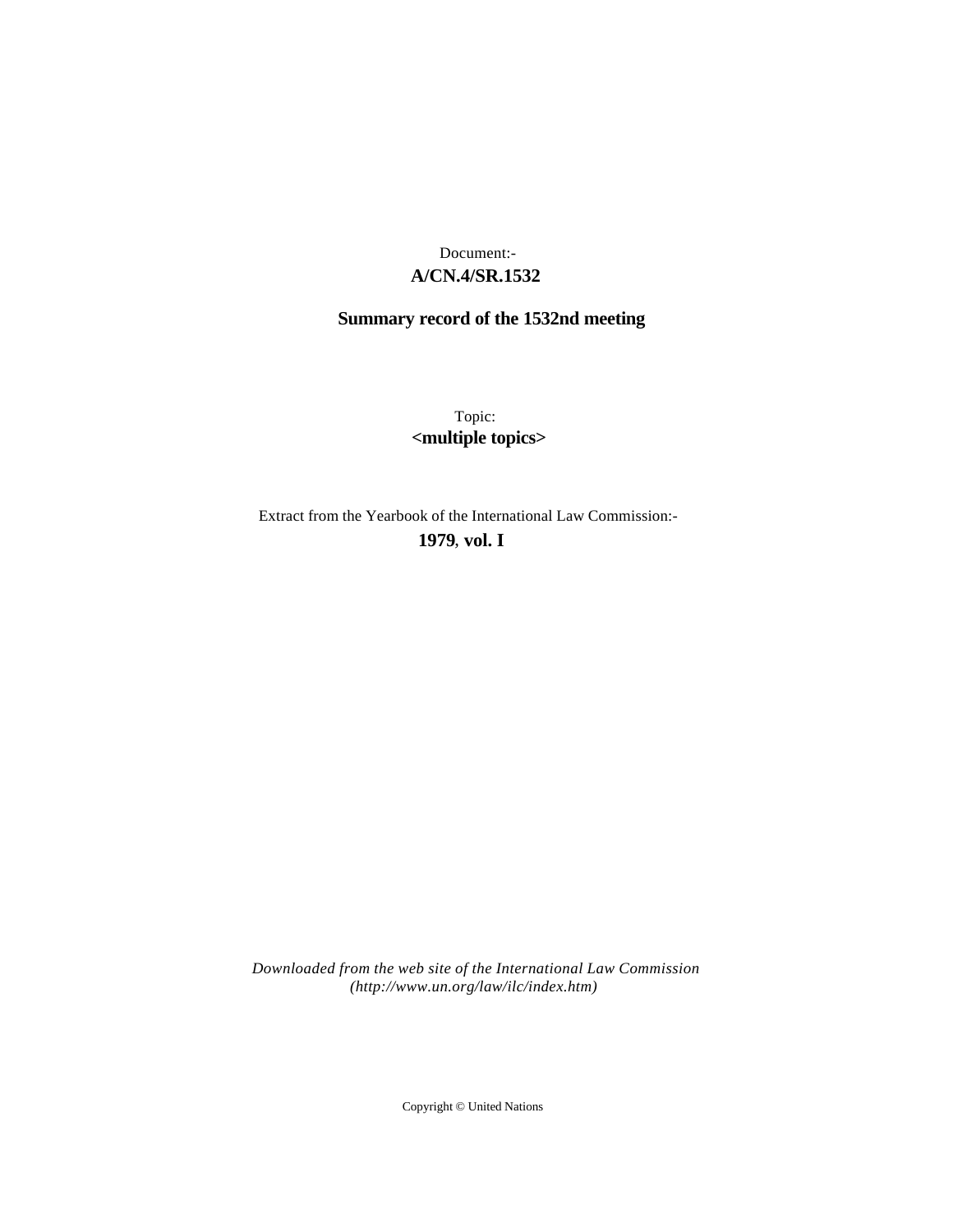20. Mr. TABIBI nominated Mr. Pinto.

21. Mr. TSURUOKA and Mr. JAGOTA seconded the nomination.

*Mr. Pinto was unanimously elected first Vice-Chairman.*

22. Mr. PINTO thanked the members of the Commission.

23. The CHAIRMAN invited nominations for the office of second Vice-Chairman.

24. Mr. FRANCIS nominated Mr. Diaz Gonzalez.

25. Mr. REUTER and Mr. TSURUOKA seconded the nomination.

*Mr. Diaz Gonzalez was unanimously elected second Vice-Chairman.*

26. Mr. DIAZ GONZALEZ thanked the members of the Commission.

27. The CHAIRMAN invited nominations for the office of Chairman of the Drafting Committee.

28. Sir Francis VALLAT nominated Mr. Riphagen.

29. Mr. REUTER seconded the nomination.

*Mr. Riphagen was unanimously elected Chairman of the Drafting Committee.*

30. Mr. RIPHAGEN thanked the members of the Commission.

31. The CHAIRMAN invited nominations for the office of Rapporteur.

32. Mr. THIAM nominated Mr. Dadzie.

33. Mr. SCHWEBEL, Mr. JAGOTA and Mr. USHA-KOV seconded the nomination.

*Mr. Dadzie was unanimously elected Rapporteur.*

#### **Adoption of the agenda (A/CN.4/316)**

*The provisional agenda (A/CN.4/316) was adopted unanimously.*

*The meeting rose at 5 p.m.*

## **1531st MEETING**

*Tuesday, 15 May 1979, at 11.30 a.m.*

*Chairman:* Mr. Milan SAHOVIC

*Members present:* Mr. Dadzie, Mr. Diaz Gonzalez, Mr. Francis, Mr. Jagota, Mr. Pinto, Mr. Quentin-Baxter, Mr. Reuter, Mr. Riphagen, Mr. Schwebel, Mr. Tabibi, Mr. Thiam, Mr. Tsuruoka, Mr. Ushakov, Sir Francis Vallat, Mr. Verosta.

## **Organization of work**

1. The CHAIRMAN said that, in the absence of sufficient information about all the items on the agenda, the Enlarged Bureau was not yet in a position to recommend a general programme of work for the current session. The Bureau's only recommendation so far was that the Commission should first consider the topic "State responsibility". Since the election of Mr. Ago, Special Rapporteur on that topic, to the International Court of Justice at the thirty-third session of the General Assembly., a communication had been addressed to the President of the Court to inquire whether Mr. Ago would be able to introduce his eighth report, relating to the final articles of part I of the draft on State responsibility, and comment thereon in the Commission. By letter dated 12 March 1979, the contents of which had been brought to the attention of the Commission's members, the President of the Court had signified his consent, subject to certain conditions, in particular the condition that Mr. Ago would participate in the Commission's deliberations in his individual and personal capacity.

2. The Enlarged Bureau further recommended that the first three weeks of the session should be used for considering the relevant documents submitted by the Special Rapporteur and already circulated (A/CN.4/  $318$  and Add.  $1-3$ ) and that another addendum, to be circulated later, should be considered during one week early in July.

3. In the absence of objections, he would take it that the Commission agreed to accept those recommendations and to invite Mr. Ago to attend as from the next meeting to introduce and comment on his report.

*It was so decided.*

*The meeting rose at 11.45 a.m.*

## **1532nd MEETING**

*Wednesday, 16 May 1979, at 10.10 a.m.*

*Chairman:* Mr. Milan SAHOVIC

*Members present:* Mr. Dadzie, Mr. Diaz Gonzalez, Mr. Francis, Mr. Jagota, Mr. Pinto, Mr. Quentin-Baxter, Mr. Reuter., Mr. Riphagen, Mr. Schwebel, Mr. Tabibi, Mr. Thiam, Mr. Tsuruoka, Mr. Ushakov, Sir Francis Vallat, Mr. Verosta.

*Also present:* Mr. Ago.

## **Status of members of the Commission**

1. Mr. SUY (Under-Secretary-General for Legal Affairs) recalled that at its previous session the Commission had expressed the wish that the Secretary-General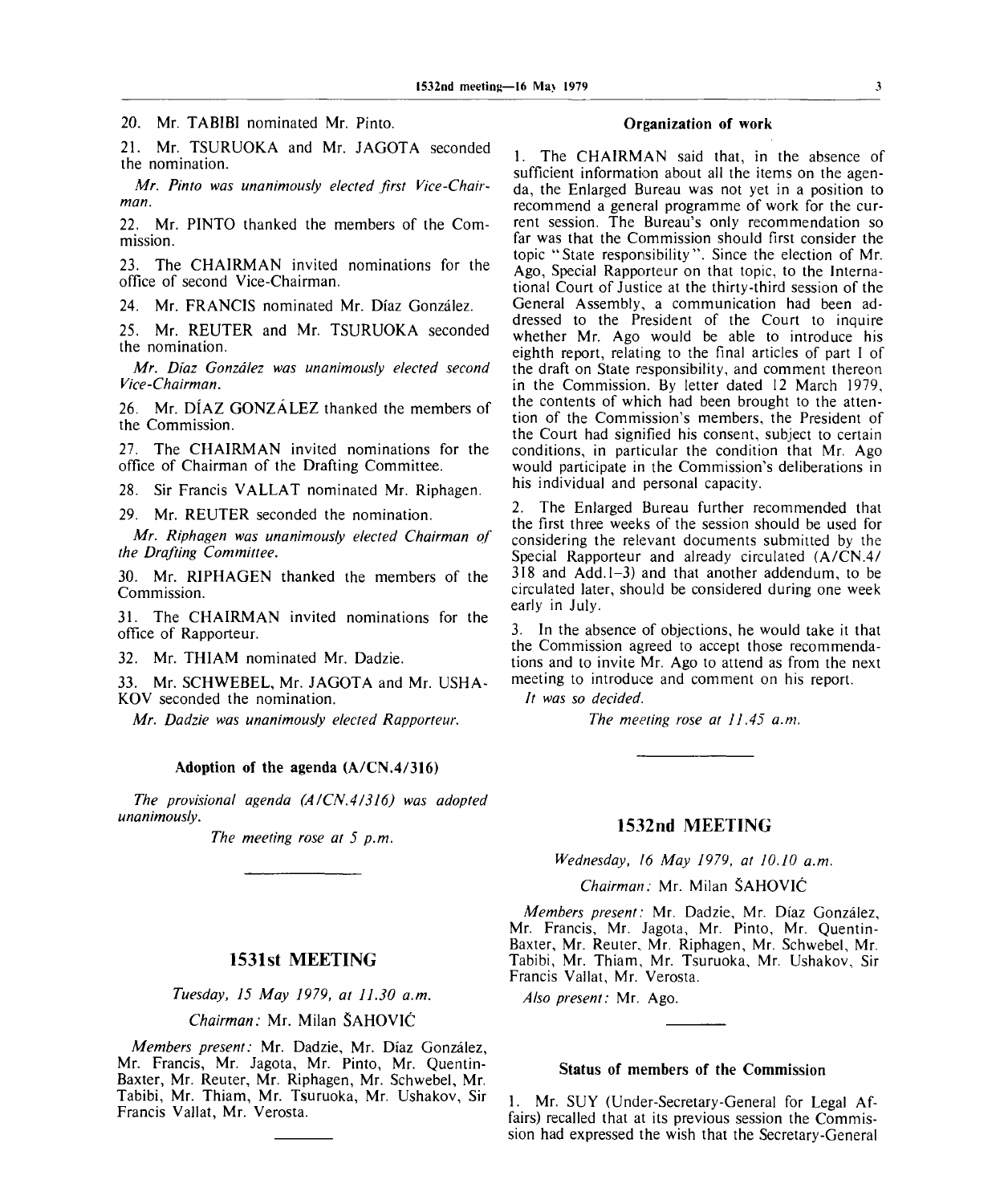should approach the Swiss authorities for the purpose of obtaining an improvement in the status of the members of the Commission.

2. Early in the autumn of 1978, he had had a conversation with the Permanent Observer of Switzerland to the United Nations, who had promised to put the question to the Swiss authorities. A few weeks later, he had received the visit of two officials of the Federal Political Department, to whom he had voiced the concern of the Commission's members and who had left him with the impression of being favourably inclined to the idea of improving the members' status. In February 1979, the Permanent Observer of Switzerland to the United Nations Office at Geneva had informed him that the Federal Political Department had proposed to the Federal Council that the members of the Commission should be eligible for the same privileges and immunities as heads of diplomatic mission accredited in Geneva; but that proposal had still to be considered by other departments.

3. He had just been informed by the Permanent Observer of Switzerland to the United Nations office at Geneva of the decision taken by the Federal Council on 9 May 1979, the text of which was contained in a communique addressed to the Secretary-General and which read:

On the proposal of the Federal Political Department the Federal Council decided on 9 May 1979 to accord, by analogy, to the members of the International Law Commission, for the duration of the Commission's sessions at Geneva, the privileges and immunities to which the Judges of the International Court of Justice are entitled while present in Switzerland. These are the privileges and immunities enjoyed by the heads of mission accredited to the international organizations at Geneva. The members of the International Law Commission will be entitled to a special red identity card.

4. The CHAIRMAN thanked Mr. Suy for the efficiency with which he had acted since the previous session. The status of the members of the Commission was of special importance owing to the duration of the Commission's sessions. The way in which the problem had been settled would certainly give the members of the Commission full satisfaction. The decision of the Federal Council, to which he expressed the Commission's sincere thanks, was further evidence of the constructive co-operation between Switzerland and the United Nations, which, in the particular case, served the cause of the codification and progressive development of international law.

## **State responsibility (A/CN.4/318 and Add. 1-3)** [Item 2 of the agenda]

#### DRAFT ARTICLES SUBMITTED BY MR. AGO

ARTICLE 28 (Indirect responsibility of a State for an internationally wrongful act of another State)

5. The CHAIRMAN congratulated Mr. Ago on his election to the International Court of Justice and expressed his thanks to the Court for having authorized Mr. Ago to participate in the Commission's deliberations on State responsibility—evidence of the Court's wish to continue to co-operate with the Commission in the codification and progressive development of international law.

6. He invited Mr. Ago to introduce the part of his eighth report on State responsibility (A/CN.4/318 and Add. 1-3) dealing with the indirect responsibility of a State for an internationally wrongful act of another State (A/CN.4/318), and more specifically article 28 *{ibid.,* para. 47), which was drafted in the following terms:

#### *Article 28. Indirect responsibility of a State for an internationally wrongful act of another State*

**1. An internationally wrongful act committed by a State in a field of activity in which that State is not in possession of complete freedom of decision, being subject, in law or in fact, to the directions or the control of another State, does not entail the international responsibility of the State committing the wrongful act but entails the indirect international responsibility of the State which is in a position to give directions or exercise control.**

**2. An internationally wrongful act committed by a State under coercion exerted to that end by another State does not entail the international responsibility of the State which acted under coercion but entails the indirect international responsibility of the State which exerted it.**

7. Mr. AGO said that in introducing his eighth report on State responsibility his intention had been to comply with the Commission's request, made at its thirtieth session, that he should supplement part I of the draft articles on State responsibility.

8. He recalled that chapter IV, which dealt with the implication of a State in the internationally wrongful act of another State, covered two possible situations. The first, described in section  $1<sup>1</sup>$  which the Commission had considered at its thirtieth session and which was the subject of article 27, was usually called "complicity " of a State in the commission by another State of an internationally wrongful act—in other words, the case where a State, without necessarily itself committing an internationally wrongful act, was a party to an internationally wrongful act committed by another State by giving aid or assistance to that other State for the commission of the act. The second situation, described in section 2  $(A/CN.4/318$  and Add. 1-3, paras. 1 *et seq.),* which the Commission was about to consider and which was the subject of article 28, was that of the indirect responsibility incurred by a State for the internationally wrongful act of another State—in other words, the case where a State without being a party to the internationally wrongful act of another State in the form of providing aid or assistance for the commission of the act, found itself, in relation to that other State, placed in a situation in which the responsibility arising out of the internationally wrongful act committed by that other State was laid at its door.

<sup>1</sup> See *Yearbook... 1978,* vol. II (Part One), document A/CN.4/ 307 and Add.l and 2, paras. 55 *et seq.*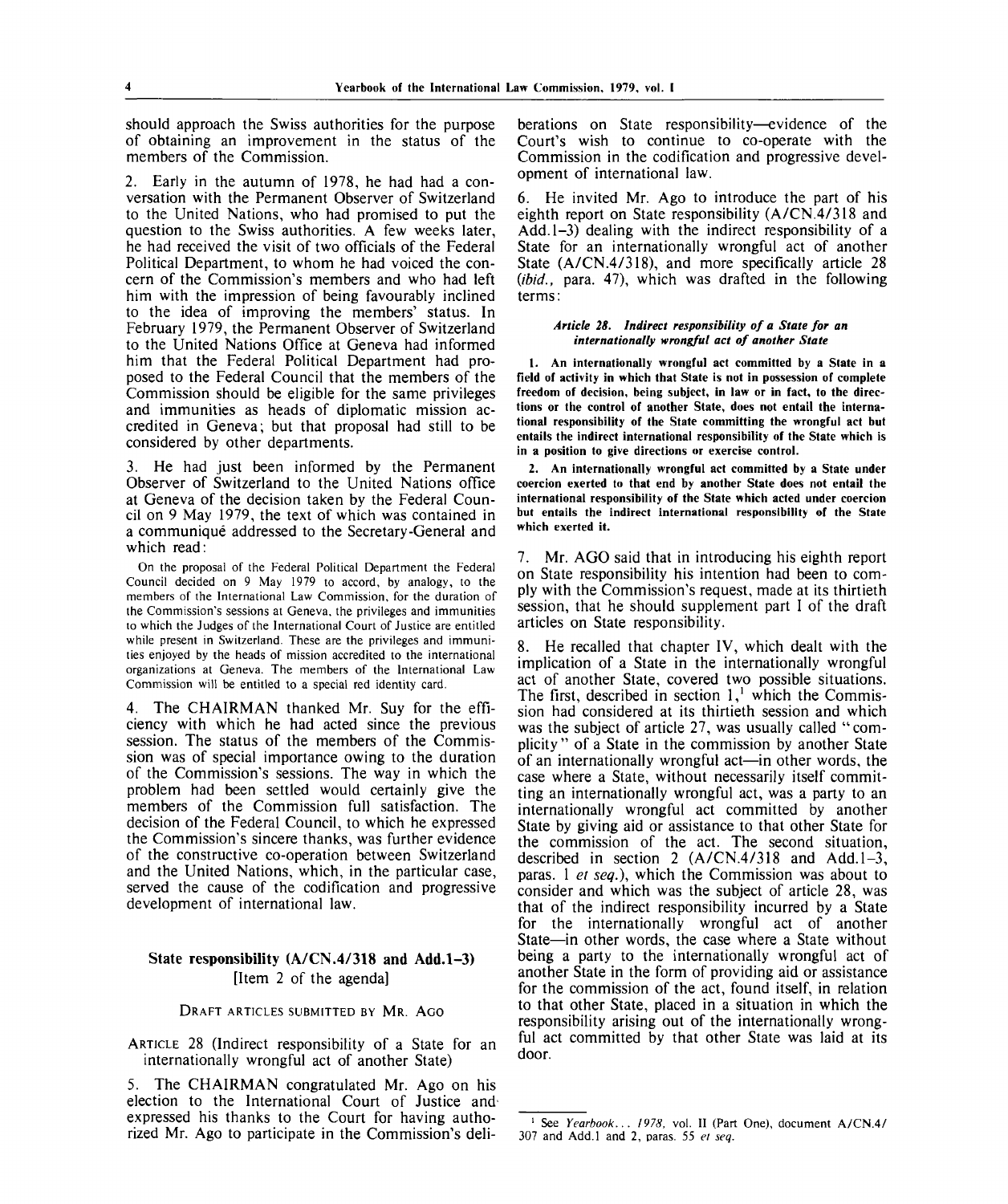9. In that connexion, referring to the principle laid down in article 1 of the draft,<sup>2</sup> namely, that "every internationally wrongful act of a State entails the international responsibility of that State", he recalled that the Commission had explained in its commentary that that was a general rule applicable to the " normal situation", but that there might be "special cases in which international responsibility devolves upon a State other than the State to which the act characterized as internationally wrongful is attributed", and had added that those exceptional cases would be covered later in the draft.<sup>3</sup> The time had come to deal with those cases in the framework of the chapter on the implication of a State in the internationally wrongful act of another State.

10. It had taken a long time for the concept of indirect responsibility to crystallize in legal literature,, for the expression "indirect responsibility" had often been misused in the past to describe various situations which in fact involved direct responsibility, for example the responsibility incurred by a State in connexion with acts of private persons or acts committed by agencies that were not competent.

11. The concept of "indirect" responsibility, or of responsibility for the "act of another", raised a twofold problem. It was necessary to define that concept in the light of an examination of cases where there was attribution of responsibility to a party other than that to which there was attribution of the internationally wrongful act, and to produce a justification for that exceptional occurrence.

12. The first writer to undertake to justify the existence of responsibility for the act of another in international law had been Anzilotti, who had referred in particular to the relations of dependence of one State on another. He had thought that such justification was to be found in the existence, in those relations, of a relationship of international representation.<sup>4</sup> According to Anzilotti, the State which undertook to represent another State internationally was answerable for the internationally wrongful acts committed by that other State, for, inasmuch as the represented State entertained no direct international relations, a third State which had suffered some injury could not apply directly to that State for the purpose of obtaining reparation. Logically, therefore, the international responsibility for wrongful acts committed by the represented State was attributable indirectly to the representing State.

13. That theory had been accepted for a number of years, but had then been criticized by some authors, who had argued that, while according to the system of international representation a State injured by the internationally wrongful act committed by the repre-

<sup>2</sup> For the text of all the draft articles adopted so far by the Commission, see *Yearbook... 1978,* vol. **II** (Part Two), pp. 78 *et see/.,* document A/33/10, chapter **III,** section B, 1.

3  *Yearbook... 1973,* vol. **II,** p. 178, document A/9010/Rev.l, chapter **II,** section B, article 1, para. (11) of the commentary.

4 See A/CN.4/318 and Add. 1-3. para. 5.

sented State could apply to that State solely through the representing State, that was no reason why the representing State should be held answerable for the wrongful act in place of the represented State. The injured State could very well lay before the representing State the direct responsibility of the represented State, and not the indirect responsibility of the representing State, for the represented State's wrongful act. The attribution to one State of responsibility for an act committed by another State therefore had to be justified on grounds other than international representation.

14. Verdross had sought to justify Anzilotti's theory by reference to State practice and, in particular, by reference to the ruling of Judge Huber in the *British Claims in the Spanish Zone of Morocco* case, from which he had singled out the sentence which said that " the responsibility of the protecting State arises from the fact that it alone represents the protected territory in its international relations", and that the protector was answerable "in place of the protected State".<sup>5</sup> In reality, however, Judge Huber had not intended in his ruling to justify the protector's responsibility for the act of the protected on the grounds that the former had representation of the latter, but on the grounds of what actually occurred in the protectorate relationship. He had observed that in most cases that relationship entailed so great an interference by the protecting State in the internal affairs of the protected State that the protecting State appeared to be almost sovereign in the territory of the protected State. It was therefore logical to attribute to the protecting State responsibility for acts committed in that territory, the organs of the protected State being no more than decentralized organs of the protecting State. Verdross's attempt to find a basis for Anzilotti's theory in international jurisprudence and practice had thus been unsuccessful.

15. During the subsequent evolution of doctrine, the theory of representation had thus been abandoned, and the basis for indirect responsibility had instead been sought in the very nature of certain relations existing between two States. The point of departure taken had been the observation that indirect responsibility arose in cases where there was a relationship of dependence of one State on another (vassalage, protectorate, mandate, etc.). The question had then arisen whether a relationship of dependence between States always, as such, entailed the responsibility of the dominant State for the internationally wrongful acts committed by the dependent State, or whether such an effect must be limited to the existence, in the framework of that relationship, of certain specific conditions. And it had been asked what could be the justification for the responsibility in question.

16. Initially, it had been thought that responsibility for the act committed by another State could be founded on practical considerations. According to the "Schutztheorie", the dominant State should be held answerable for the internationally wrongful acts of the

*Ibid.,* para. 8.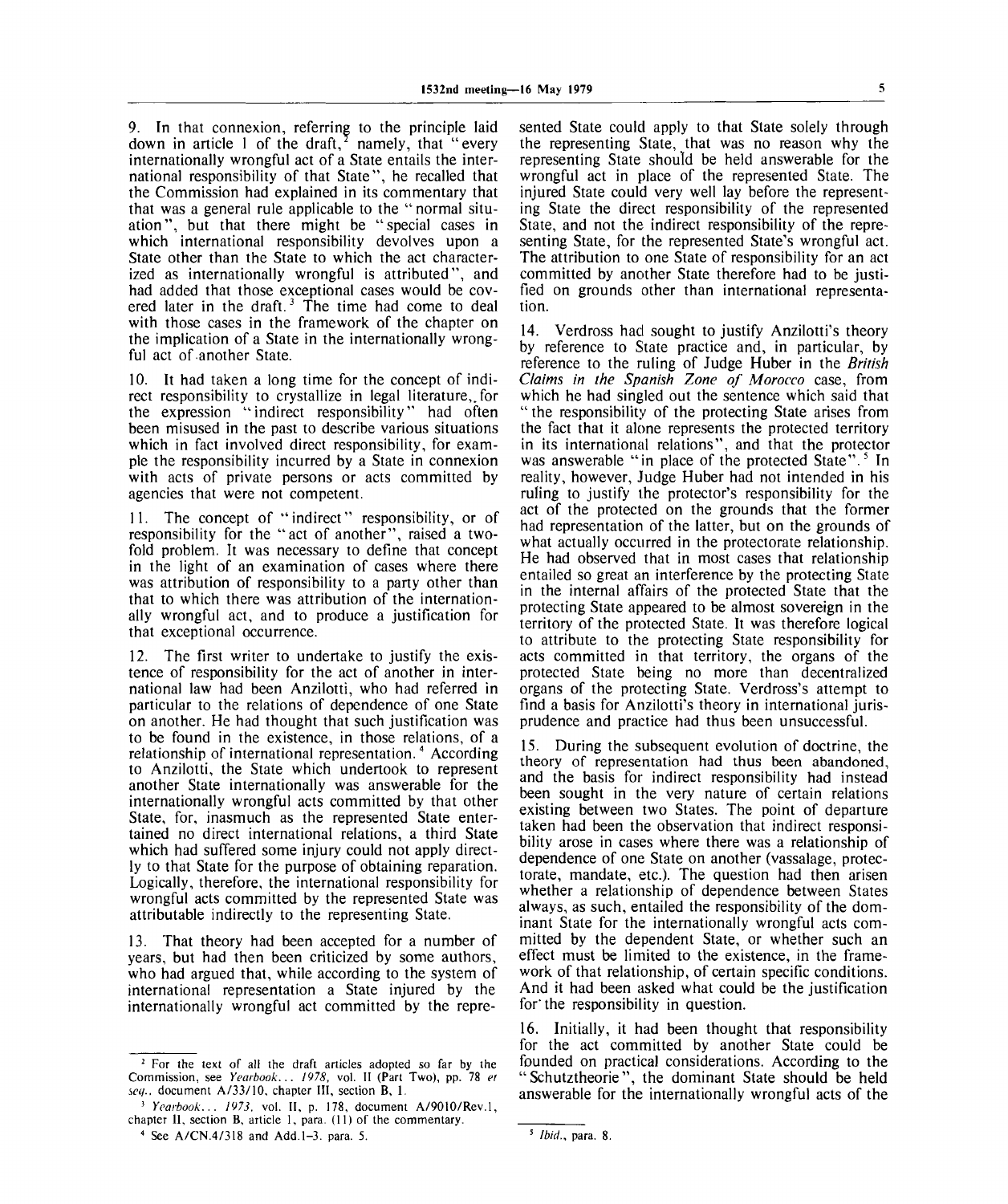dependent State, on the grounds that third States that had suffered injury might, in resorting to coercive measures against the dependent State in order to obtain reparation, encroach on the rights and interests of the dominant State and even oblige it to intervene to protect the dependent State. Making the dominant State answerable for acts of the dependent State would be, as it were, a necessary measure to safeguard the interests of the dominant State. A variant of the " Schutztheorie" appeared in the argument of Verdross, who had justified the concept of indirect responsibility on the grounds that recourse by the injured State to enforcement measures against the dependent State would constitute inadmissible interference in the legal sphere of the dominant State.<sup>6</sup>

17. In 1928, Eagleton had drawn attention to the connexion between the responsibility and the freedom of decision and of action of the State that committed an internationally wrongful act. In Eagleton's opinion, " responsibility must be located in each separate case by ascertaining the actual amount of freedom from external control or, conversely, the actual amount of enternal control of, conversely, the wall amount of control left to the respondent State".<sup>7</sup> Consequently, the existence of responsibility on the part of one State for another State's internationally wrongful act was bound up, in Eagleton's opinion, with the existence of some control exercised by the former over the activities of the latter. Thus, in relations like those existing in the case of a protectorate, the protecting State could not be held answerable for the breach of an international obligation on the part of the protected State except in so far as it had control of that State. As early as 1883, F. de Martens had expressed the same idea when he had written that logic and equity would require that States that were in a situation of dependence should be " responsible for their actions towards foreign Governments only in proportion to their freedom of action".<sup>8</sup> The modern theory of indirect State responsibility had evolved on those lines.

18. In cases where there was a relationship of dependence between two States, a distinction should in fact be drawn between two possible situations. The first situation was that where the interference of one State in the affairs of the other implied a substitution of the former for the latter in certain areas; in such a situation the dominant State's agencies were operating in the territory of the dependent State. If, therefore, a breach of an international obligation of the dependent State were committed in the framework of such a sphere of activity (for example, denial of justice in the territory of the protectorate by the judicial authorities directly subordinate to the protecting State), not only was the dominant State responsible, but it was directly responsible, for its responsibility flowed directly from the activities of its own agencies.

19. The second situation was that where a dependent State continued to act in certain areas through its own

agencies, but where those agencies were not free in that they were subject to the control of the dominant State. Only in that situation was it truly possible to speak of responsibility attributable to the act of another, or indirect responsibility, since the internationally wrongful acts committed by the organs of the dependent State in the exercise of an activity of the dependent State were committed by that State, and not by the dominant State which assumed responsibility for them. It was logical, however, that responsibility for those acts should be borne by the dominant State if the sphere of activity in which the said acts had been committed was under the direction or control of the dominant State.

20. On the other hand, indirect responsibility could occur not only in relations of dependence that were becoming obsolete, such as protectorates, but also in other situations, in particular military occupation. A State under military occupation retained its international sovereignty, but the interference of the occupying State in the internal affairs of the occupied State limited the latter's freedom of action. The occupying State must therefore be regarded as indirectly responsible for an internationally wrongful act committed by the occupied State in a sector of activity in which the latter State was subject to the direction or control of the occupant. Similarly, in the case of temporary dependence of one State on another resulting not from the existence of a stable and permanent relationship but, for example, from a specific act of coercion, the State that forced another State to commit an internationally wrongful act could be regarded as indirectly responsible for that act.

21. It was less certain whether a federal State should be held internationally responsible for the act of one of its constituent States, for only very rarely was a constituent State of a federal State a separate subject of international law. If it was not, then the federal State was directly answerable for the act of the constituent State, as for the acts of any other public collectivity in its territory. Only if the constituent State possessed its own international capacity could the question arise.

22. The last question was whether indirect responsibility was an exclusive responsibility or whether the responsibility of the controlled State coexisted with that of the controlling State.

23. The analysis of international practice confirmed the conclusions reached by most authors in their most modern pronouncements. In its answer to the request for information made by the Preparatory Committee for the Conference for the Codification of International Law (The Hague, 1930), Denmark had very pertinently remarked that the reply to the question depended " upon the nature of the relations between the two States, the extent and character of the control exercised by one State over the administration of the other State, and the degree of autonomy left to the subordinate or protected State".

*Ibid.,* **para. 15.**

*Ibid.,* **para. 17.**

*Ibid.,* **foot-note 33.**

*Ibid.,* para. 30.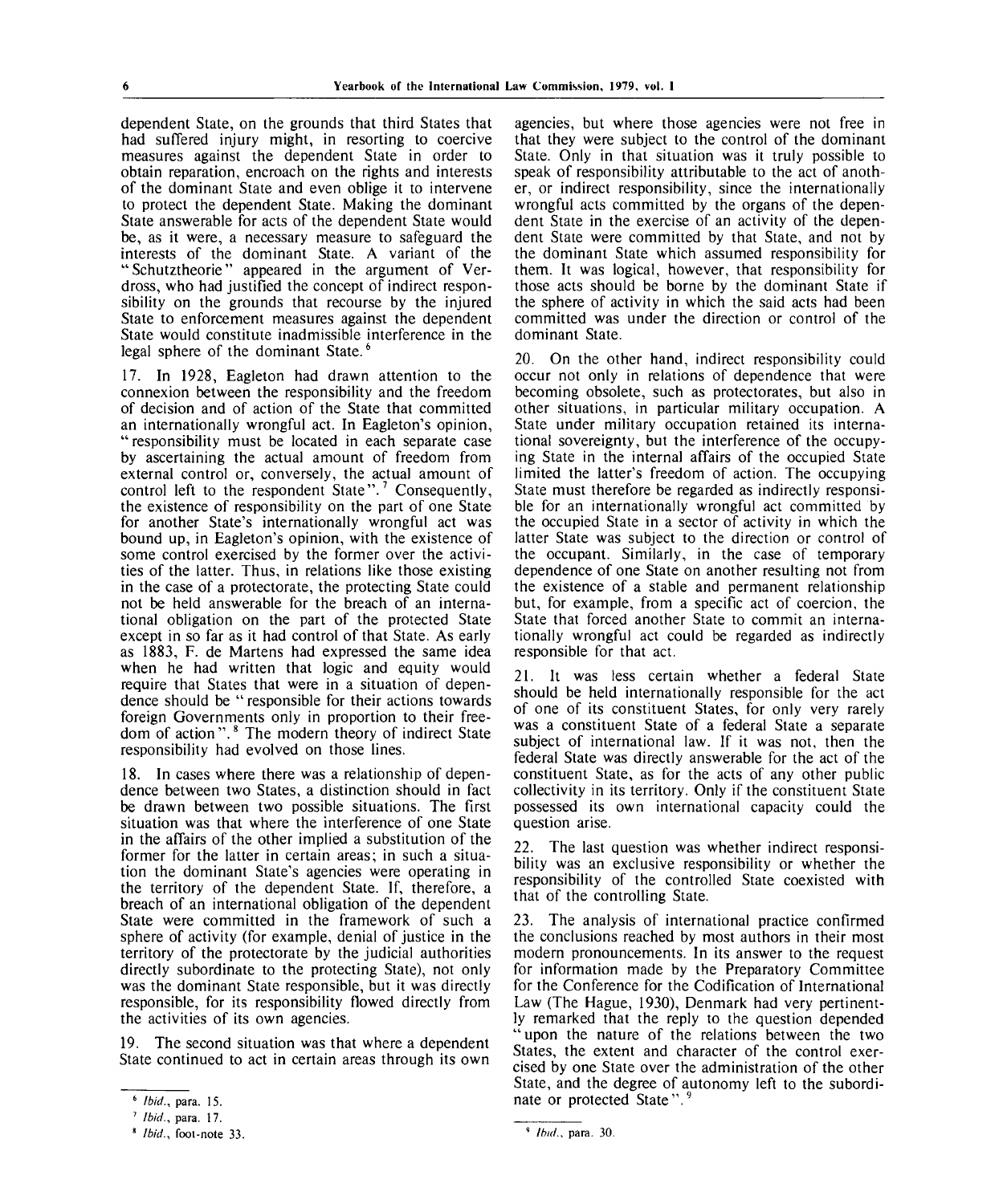24. In cases of military occupation, the experience of the Second World War had also confirmed the distinction to be drawn between two possible situations: a situation in which the occupying State merely supervised the activities of the occupied State, and a situation in which the occupying State replaced some of the occupied State's organs by its own organs for the purpose of ensuring the safety of its armed forces or for the purpose of maintaining public order, if the occupied State was unable to do so itself. Practice had confirmed that, in a situation of the first type, an internationally wrongful act committed by an organ of the occupied State entailed the indirect responsibility of the occupying State, and that, in a situation of the second type, such an act entailed the latter's direct responsibility. Control was thus the true criterion of responsibility for the act of another in international law.

25. As for the question whether or not the indirect responsibility of the "controlling" State excluded the direct responsibility of the "controlled" State, he thought that the former should normally exclude the latter. Article 28 should therefore, in his view, state that responsibility for the act of another originated in the control exercised by one State over another State, and that such responsibility, normally at least, was exclusive in nature.

26. Mr. USHAKOV wished to ask Mr. Ago three questions. First, did the article under discussion deal with situations that were lawful or that were unlawful under modern international law? Secondly, could the relationship between the constituent members of a federation and the federal State be said to be a relationship of dependence and, if so, by what rule of international law? Thirdly, what was the connexion between the article under discussion and article 2 of the draft, under which "every State is subject to the possibility of being held to have committed an internationally wrongful act entailing its international responsibility"?

27. Mr. AGO, answering the first question, said that the situations contemplated might be either lawful or unlawful. Military occupation might be lawful in some cases but unlawful in others. Unlawful situations of dependence were fortunately tending to disappear, but the possibility that some of them might reappear could not be excluded. A case where coercion was used normally implied an unlawful situation. However, the fact that such a situation was unlawful was certainly not a reason for denying that the State resorting to coercion should be held internationally responsible for the act of the State subjected to coercion. In such a case, the unlawfulness of the coercion was an element that tended rather to corroborate, from the standpoint of simple justice, the responsibility of the coercing State. In the final analysis, there was little point in inquiring whether a particular situation was or was not lawful: what mattered was the consequence of the situation.

28. With regard to Mr. Ushakov's second question, he wished to dispel any possible misunderstanding: if, in a federal State, a constituent State had retained a certain international personality and committed an internationally wrongful act, the situation might exceptionally be one of responsibility for the act of another, but it was certainly not a situation of dependence.

29. Mr. Ushakov's third question concerned the connexion of the article under discussion not only with article 2 but also with article 1. The first two draft articles laid down the fundamental rules. In drafting article 1, under the terms of which "every internationally wrongful act of a State entails the international responsibility of that State", the Commission had considered whether it might not be preferable to state that such an act entailed *a* responsibility, inasmuch as it was conceivable, in exceptional cases, that some other State's responsibility might be entailed. But it had preferred to lay down the general rule and to refer to possible exceptions in its commentary to the article. The same problem had arisen in connexion with article 2, according to which "every State is subject to the possibility of being held to have committed an internationally wrongful act entailing its international responsibility". In exceptional circumstances it might happen that a dependent State's decion-making power was limited in certain areas, and that an internationally wrongful act committed by it in one of those areas entailed the indirect responsibility of the dominant State.

30. He wished to make some further remarks to supplement his presentation of article 28. As he had said, and although he had argued otherwise in some of his writings, he was now inclined to defer to the prevailing opinion of learned writers that a State had exclusive indirect responsibility for the internationally wrongful act of another State if it had influenced the latter's decision-making power. In fact, learned writers had not expressed a very clear-cut opinion on that point, nor did the practice of States offer any enlightenment in support of a definitive position; accordingly, were the Commission to take the view that there could be coexistence of the two responsibilities, he would accept that view. It should be pointed out that the Commission was bound neither by the opinion of learned writers nor by State practice, and that it was free to promote the progressive development of international law.

31. Mr. REUTER said that Mr. Ago had cleared the ground and had discussed a number of legal mechanisms that did not have to be considered by the Commission and that would not have to be taken into account in the article under discussion. Very constructively, Mr. Ago had also offered certain options and even voiced some doubts for consideration by the members of the Commission.

32. The expression "indirect responsibility", which Mr. Ago, like many authors, had used, was not very satisfactory; but the expression "responsibility for the act of another" was hardly more appropriate in international law. Perhaps that was the difficulty that had given rise to Mr. Ushakov's second question; was the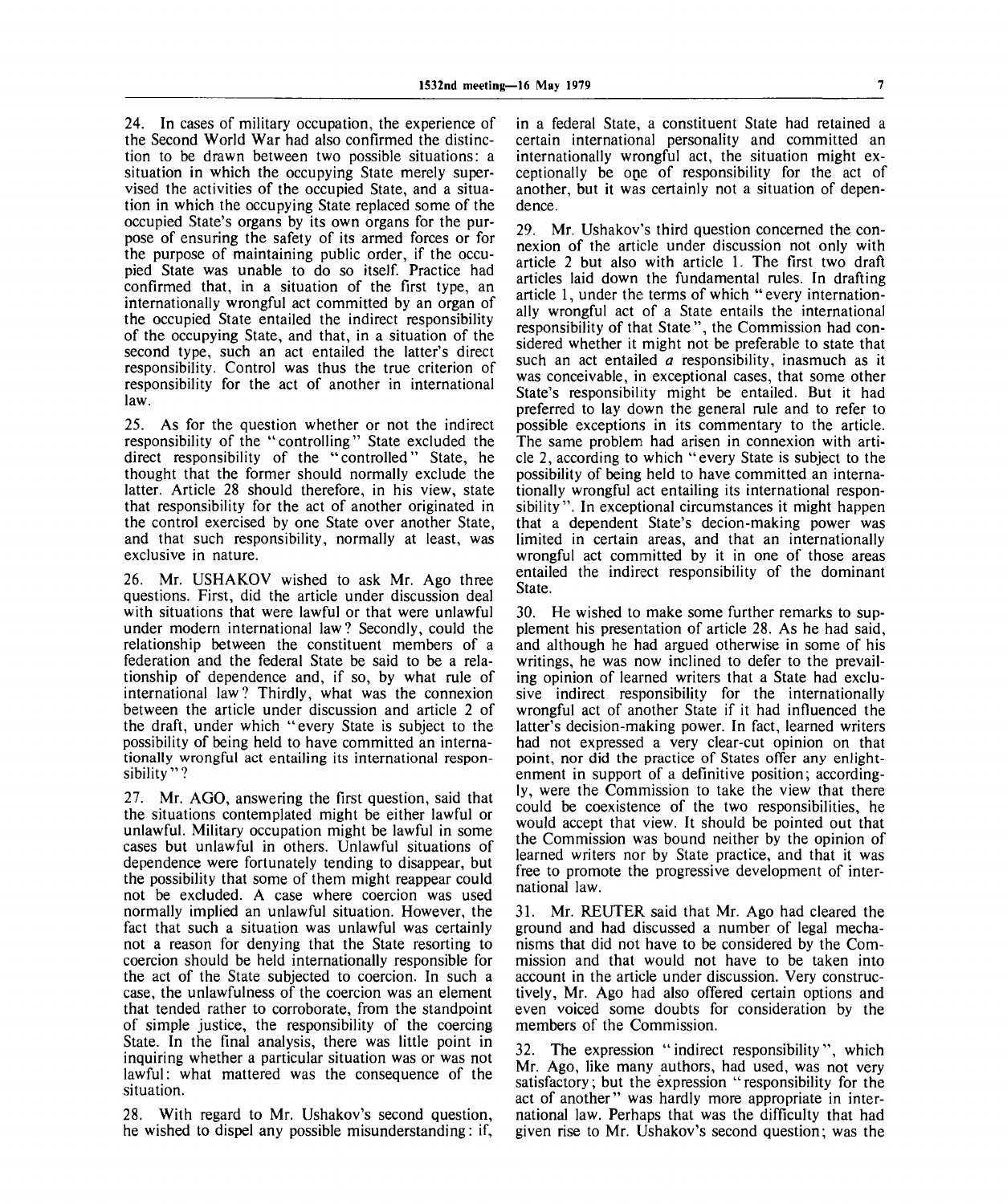concept of responsibility for the act of another really acceptable at the international level ?

33. The subject-matter dealt with by Mr. Ago touched on a large number of possible situations, in each of which there was one victim and at least two States were implicated in an internationally wrongful act. One of the theories not to be accepted, as Mr. Ago had shown, was the "representation theory"—a theory which was still vague but which, in any case, was out of place in the draft. Another case that should be disregarded was that where two States had lawfully apportioned competence among themselves. It was immaterial that in the case of such an apportionment within a federal State there was also a case of representation. The Commission had already laid down the rule that the conduct of an agency of the State, whatever its position in that State's internal organization, was deemed to be the act of that State.

34. Among the other situations to be disregarded were those which, in his opinion, were reminiscent more of a real union than of the protectorate. An example was the case of the relationship between Switzerland and Liechtenstein, but there were also other economic unions of two States. In such cases the rule was simple: each State was answerable for its own acts. Theoretically the same ought to have been true of the case of a protectorate if it had operated in its genuine legal form—which had not very often been the case.

35. In theory at least, there should be no problem in the case of a *de jure* situation, even if a military occupation was involved, in which case the occupying authorities and the authorities of the occupied State could act within the limits of their competence as recognized by international law. But there were also *de facto* situations. For example, in consequence of the conclusion of the Treaty of Fez (1912) concerning the French protectorate in Morocco, France had performed certain actions in that country which had given rise to a *de facto* situation. He thought that the existing draft articles should probably be supplemented by provisions dealing with the consequences flowing from *de facto* situations.

36. *De facto* situations could be of various kinds. For example, a State might exert coercion against another State, but it could happen that there were not even two States involved. For instance, if in a territory under its control a State set up a puppet State having the mere semblance of a State, it was for the other State to determine whether that puppet State had or had not a real existence. It had such an existence in the eyes of any State that recognized it, whereas in the eyes of the other States the original State was answerable for the newly created State's actions at the international level. It was not necessary for the Commission to deal with such a case, because it was governed by the international rules concerning the recognition of States.

37. As far as military occupation was concerned, he recalled that a large part of France had been occupied

by German troops in 1940, but that the French State had continued to exist, with a government which for a number of years had been the only one to be recognized by some other States. In the northern zone, French and German authorities had coexisted and it was perfectly conceivable that the French authorities, under the pressure of the German authorities, had committed some internationally wrongful acts for the purpose of safeguarding legitimate interests. By reason of the continuing existence of the French State—and despite what successor governments had said—it was arguable that the existing French State had a share of responsibility in the commission of those acts. Situations of that kind were not beyond the scope of the general principles laid down in the draft articles already adopted. For the time being, the Commission was not concerned with determining whether two States could be regarded as joint parties to a wrong or as jointly answerable for a wrong, but it would have to consider a serious question of attribution.

38. His personal view was the following. Article 9 of the draft dealt with the reverse *de jure* situation, where a State had placed one of its organs at the disposal of another State. In the case where a State in fact took over the control of an agency of another State, the rule proposed by Mr. Ago was acceptable. However, provision should also be made for the case where all that happened was that a degree of influence, supervision or dominance was exerted on another State. In his opinion the general principles should be respected. Articles of general scope would suffice, although the special case of total *de facto* control would certainly have to be mentioned. In most cases, moreover, there was an intermediate situation, and that situation, therefore, should either be dealt with in a separate article or some reference to it should be made so that it could be considered at the time when the Commission dealt with such matters as complicity and compensation.

39. Mr. SCHWEBEL also wished to congratulate Mr. Ago on a characteristically erudite and perspicacious report.

40. In essence he fully agreed with the views expressed by Mr. Ago. However, in foot-note 99 of Mr. Ago's report, it was suggested that "coercion" should be understood in the sense in which the term was accepted in the United Nations system. It was perfectly understandable that the Commission might not want to consider the term in any depth, but the sense in which it was accepted in the United Nations system was somewhat vague and contradictory. Legal doctrine was not clear on that point and perhaps its least ambiguous expression was to be found in the Declaration on Principles of International Law concerning Friendly Relations and Co-operation among States in accordance with the Charter of the United States in accordance with the enance of the United<br>Nations.<sup>10</sup> Yet the terms of the Declaration itself were not particularly clear and, even if doctrine could be

<sup>&</sup>lt;sup>10</sup> General Assembly resolution  $2625$  (XXV), annex.